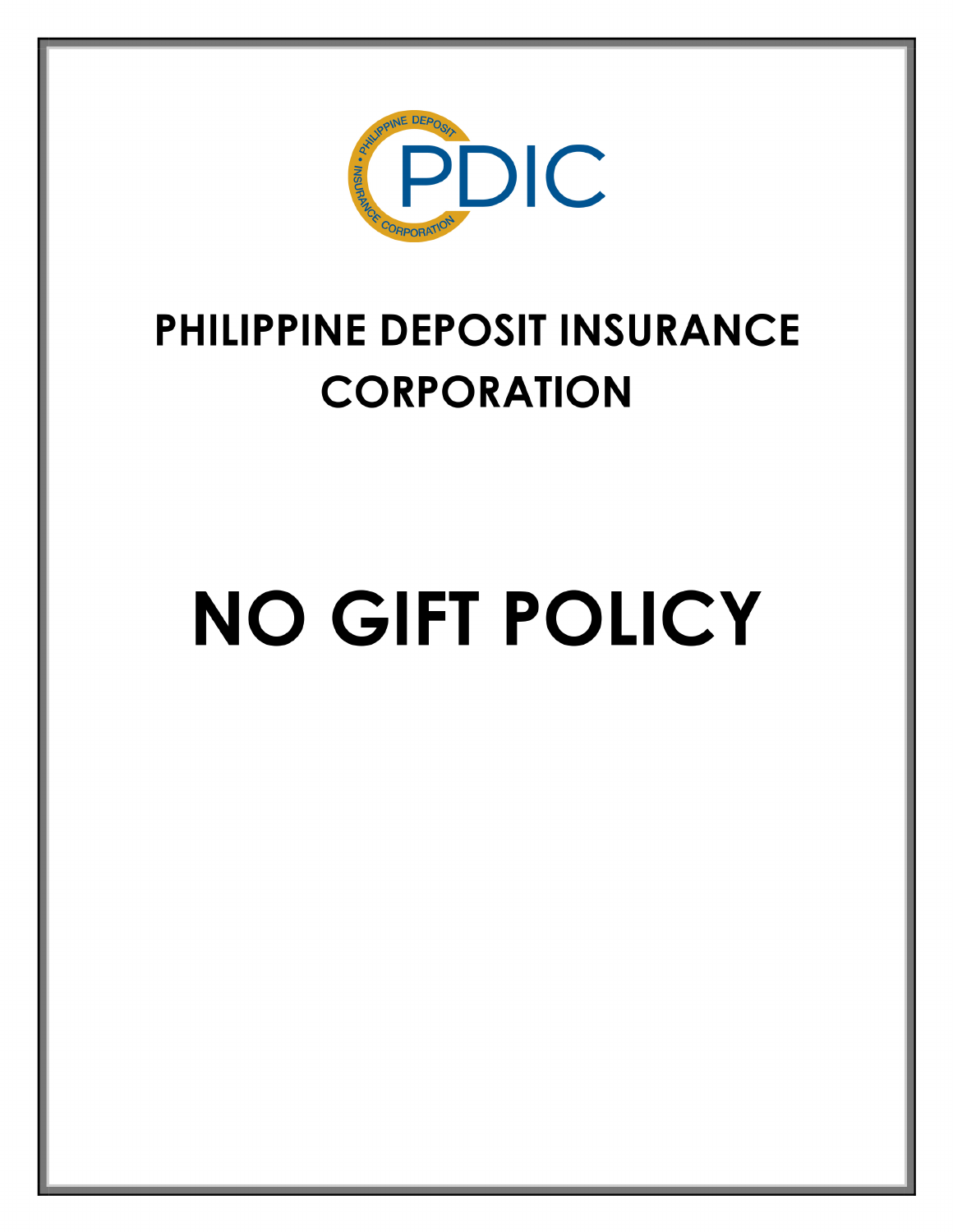# **1.0. Declaration of Policy**

As public servants, PDIC Directors, officers and employees adhere to the principle that public office is a public trust and promote a high standard of ethics in public service. The Corporation requires that all Directors, officers, and employees practice and demonstrate equal treatment, unbiased professionalism, and non-discriminatory actions in the performance of their duties and functions, without expectation of any undue favor or reward.

# **2.0. Legal Basis**

This Gift Policy is issued pursuant to the following:

- 2.1. Section 27, Article II of the 1987 Constitution states that: "The State shall maintain honesty and integrity in the public service and take positive and effective measures against graft and corruption."
- 2.2. Sec. 1, Article XI of the 1987 Constitution states that: "Public office is a public trust and all public officers and employees must at all times be accountable to the people, serve them with utmost responsibility, integrity, loyalty, and efficiency, act with patriotism and lead modest lives."
- 2.3.Republic Act No. 3019, Anti-Graft and Corrupt Practices Act provides that: "It is the policy of the Philippine Government, in line with the principle that a public office is a public trust, to repress certain acts of public officers and private persons alike which constitute graft or corrupt practices or which may lead thereto."
- 2.4.Republic Act No, 6713, Code of Ethical Standards for Public Officials and Employees provides that: "It is the policy of the State to promote a high standard of ethics in public service." And
- 2.5. Section 29, Code of Corporate Governance for Government Owned and Controlled Corporations states that: "Every Governing Board shall formally adopt a "No Gift Policy" within the GOCC and ensure its full advertisement to the community and its strict implementation by particular set of rules."

# **3.0. Scope**

This Policy shall apply to the Board of Directors, officers, and employees, including contractual employees and consultants of the Corporation.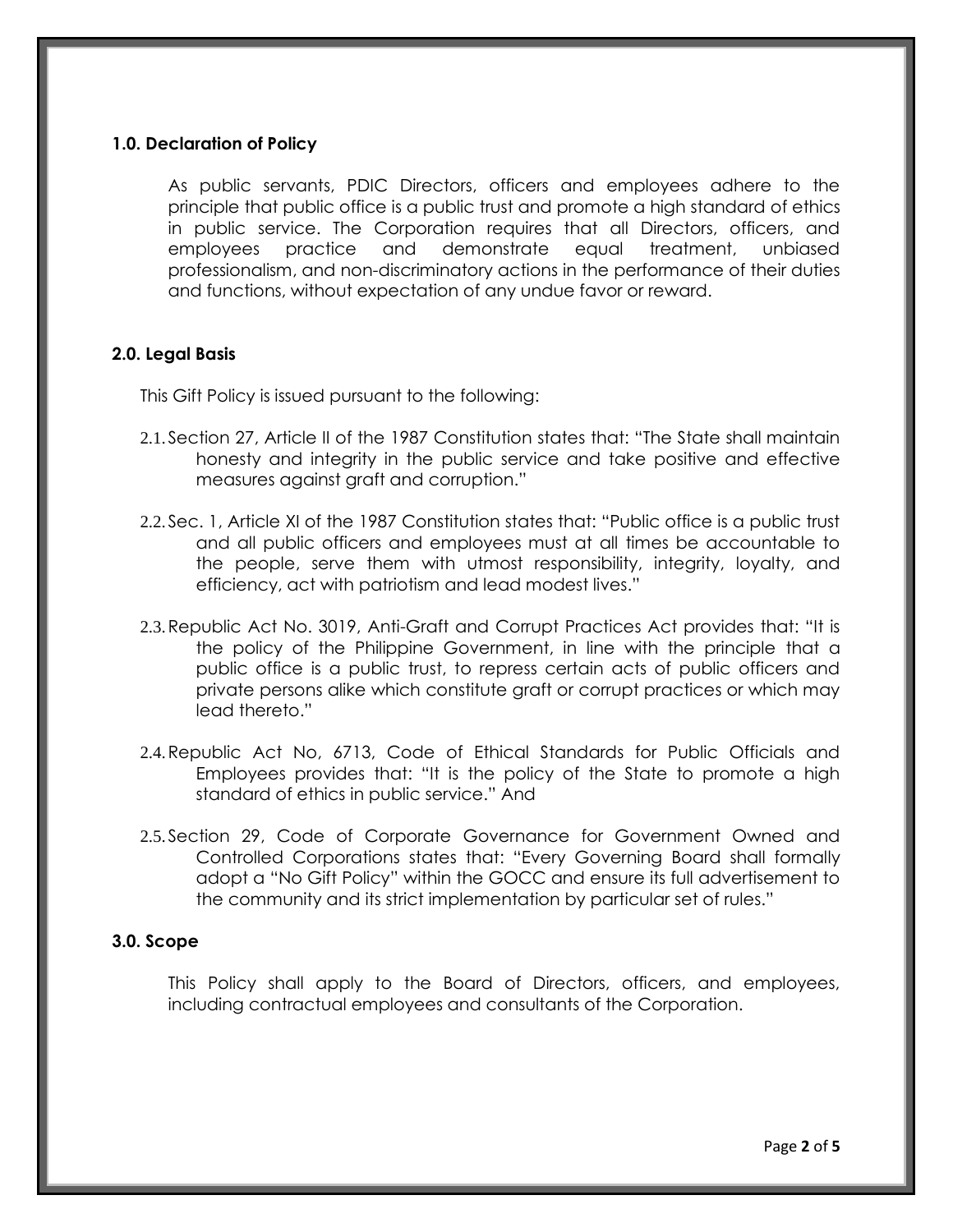# **4.0. Responsibility**

#### 4.1. EMPLOYEES AND OFFICERS

- 4.1.1. Read, understand and follow the standards and procedures on "No Gift Policy".
- 4.2. MANAGEMENT AND BOARD OF DIRECTORS
	- 4.2.1. Ensure that all employees follow the policies and procedures on "No Gift Policy"; and
	- 4.2.2. Read, understand and follow the standards and procedures on "No Gift Policy".

#### **5.0. Prohibition on Solicitation and Acceptance of Gifts**

- 5.1. The Corporation, Board of Directors its officers and employees, shall not solicit, accept or use, directly or indirectly any gifts such as gratuity, favor, loan, hospitality and/or entertainment, or anything of monetary value from a person, groups, associations or juridical entities, whether from the public or the private sectors, at any time, on or off the work premises, in the course of their official duties or in connection with any operation being regulated by, or any transaction which may be affected by the functions of their office.
- 5.2. The prohibition shall include, but not limited to:
	- 5.2.1. Honoraria, regardless of amount given as speaker or resource person in seminars or where the Corporation's officer or employee is participating by reason of his/her office with the Corporation;
	- 5.2.2. Sponsorship in any form of any of the internal programs, activities, and affairs of the Corporation, such as Christmas parties, anniversary, commemorations, and other similar events;
	- 5.2.3. Advertisements in the publications of the Corporation;
	- 5.2.4. Discounts, rebates, waivers and other forms of monetary incentives or benefits given to the members of the Board of Directors, officers and employees of the Corporation, in availing of the services and/or facilities of persons or entities under the jurisdiction of the Corporation not generally available and offered equally to the public;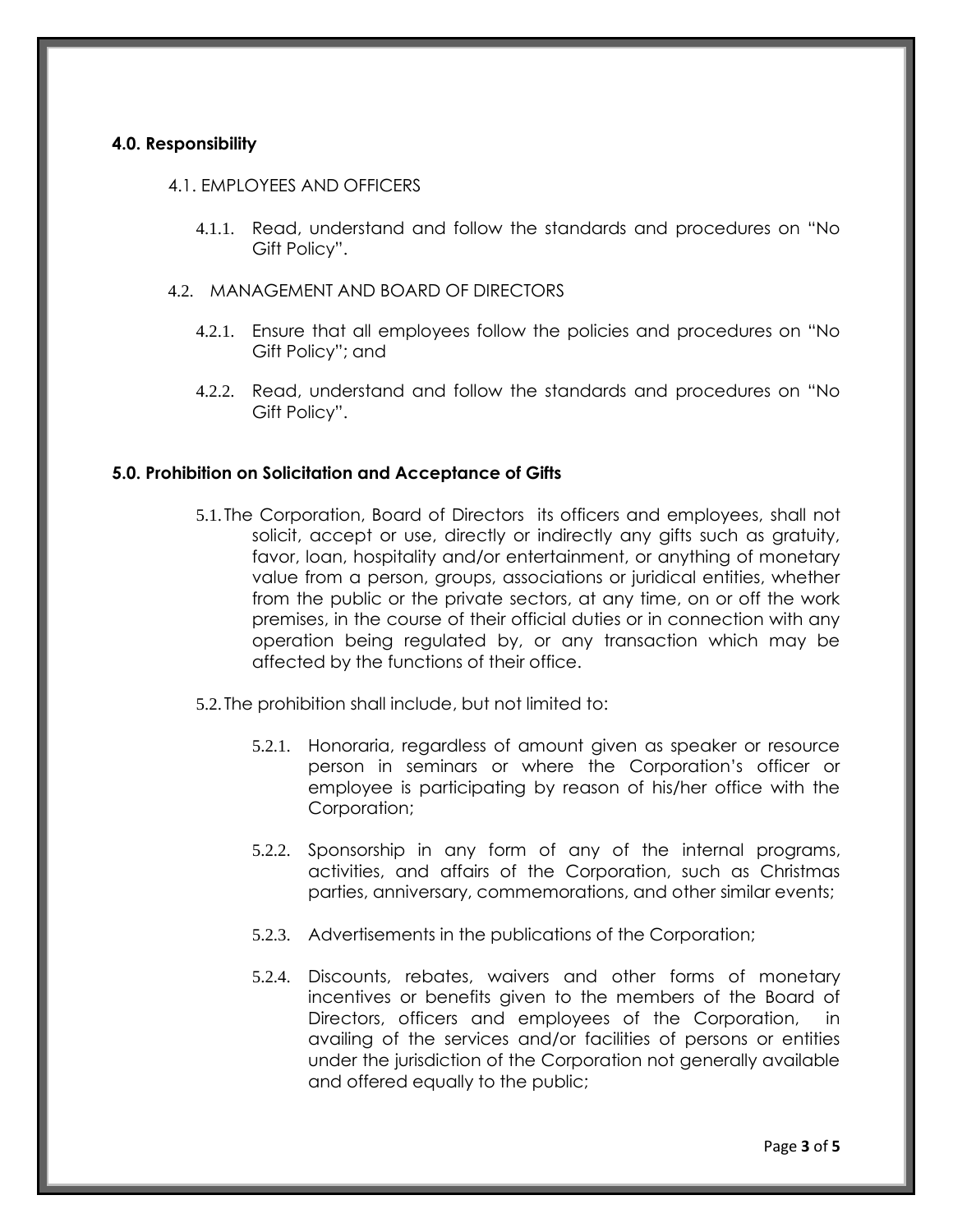- 5.2.5. Gifts which would be illegal or in violation of law;
- 5.2.6. Gifts which is part of an attempt or agreement to do anything in return;
- 5.2.7. Gift which is being made to influence the member of the Board's, or officer's actions as such;and
- 5.2.8. Gift which could create the appearance of a conflict of interest.

# **6.0. Exceptions to the Prohibition on Acceptance and Giving of Gifts**

Exempted from this Prohibition are the following:

- 6.1. Gifts that may be given among members of Inter-Agencies or Offices to which the Corporation belongs, in the customary and normal course of business, as may be determined and approved by the President of the Corporation;
- 6.2. Gifts or tokens offered or given as symbol of kinship or partnership during gatherings or conferences to which the Corporation is a participant, host or sponsor;
- 6.3. The acceptance and retention of certificates, plaques, cards, thank you notes, or other written forms of souvenir or mark of courtesy;
- 6.4. The acceptance of seminar bags and contents, and partaking of moderately priced meals and beverages that Board of Directors, officers and employees obtain at events, such as conferences and seminars, and which are offered equally to all members of the public attending the event;
- 6.5. Acceptance of books, pamphlets, publications, and data and other information or reading materials that are directly useful to the Corporation in the performance of its mandates, objectives, which books and other materials are given by individuals or organizations that have no pending business with the Corporation as to create an actual or potential conflict of interest;
- 6.6. The acceptance by the members of the Board of Directors, officers and employees of a scholarship or fellowship grant, travel grants or expense for travel taking place within or outside of the Philippines (such as allowances, transportation, food and lodging) of more than nominal value, if such acceptance is appropriate and consistent with the interests of the Government, and permitted by the Board of Directors; and